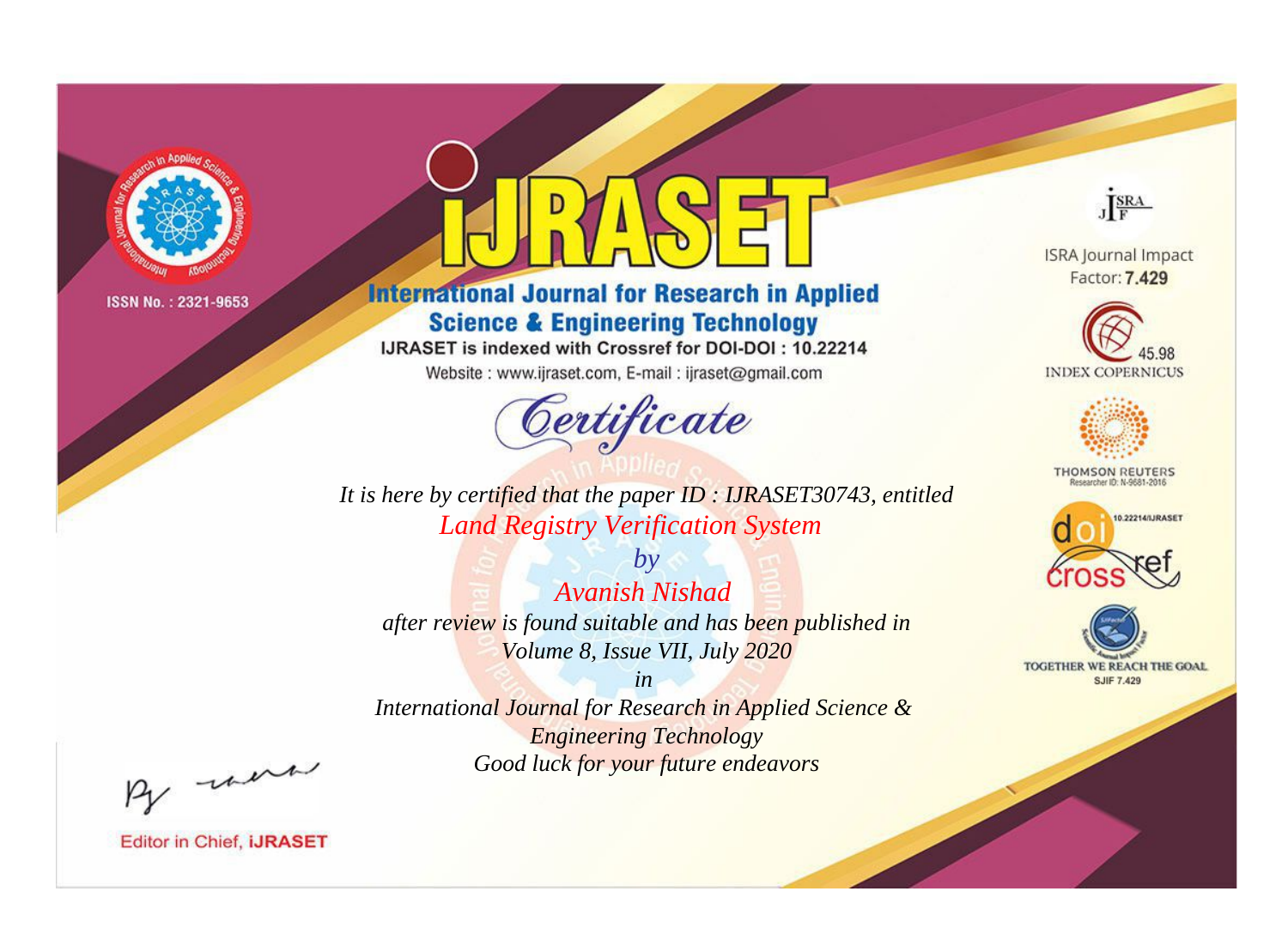

# **International Journal for Research in Applied Science & Engineering Technology**

IJRASET is indexed with Crossref for DOI-DOI: 10.22214

Website: www.ijraset.com, E-mail: ijraset@gmail.com



JERA

**ISRA Journal Impact** Factor: 7.429





**THOMSON REUTERS** 



TOGETHER WE REACH THE GOAL **SJIF 7.429** 

*It is here by certified that the paper ID : IJRASET30743, entitled Land Registry Verification System*

*Bhuwan after review is found suitable and has been published in Volume 8, Issue VII, July 2020*

*by*

*in* 

*International Journal for Research in Applied Science & Engineering Technology Good luck for your future endeavors*

By morn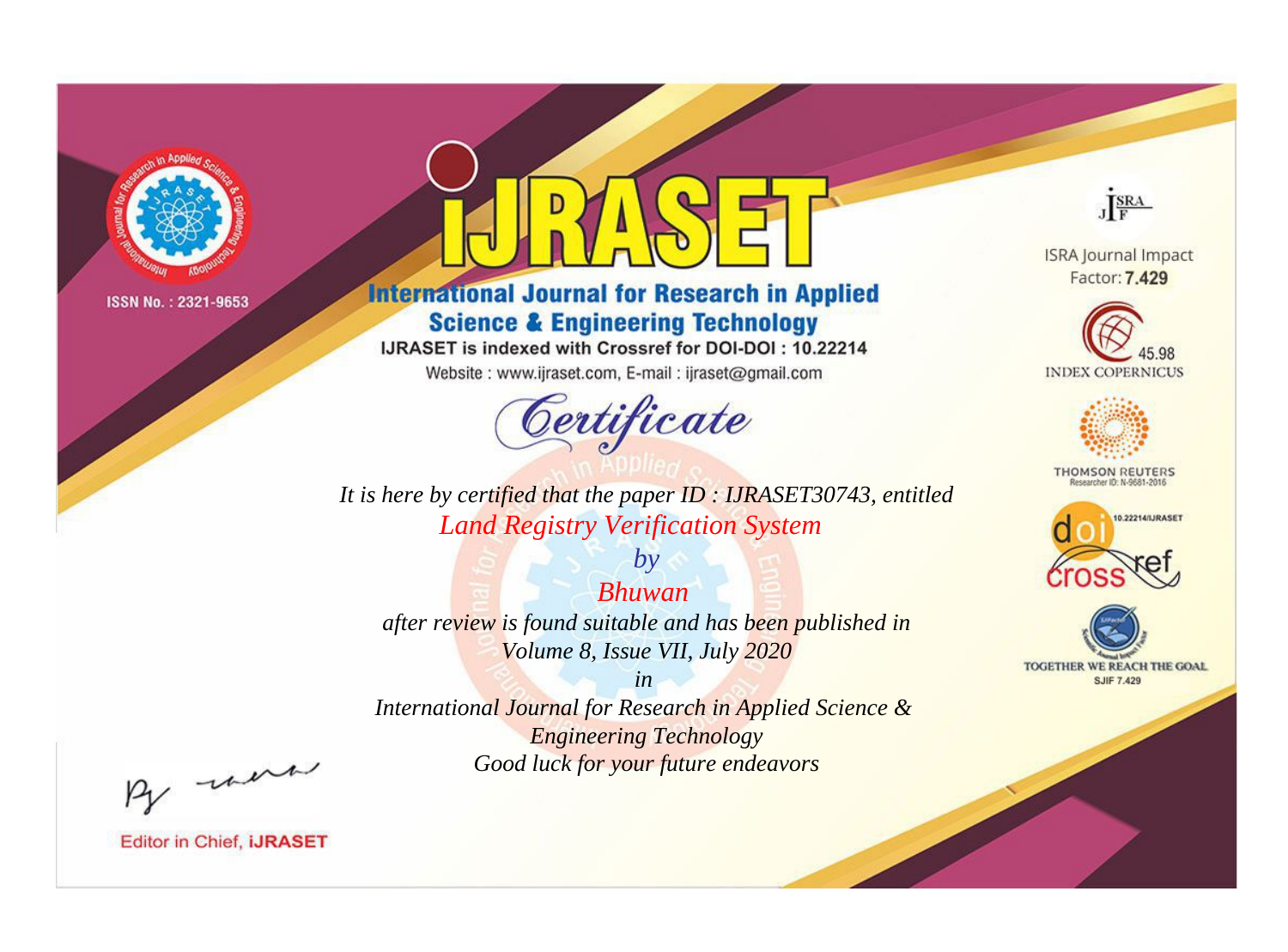

# **International Journal for Research in Applied Science & Engineering Technology**

IJRASET is indexed with Crossref for DOI-DOI: 10.22214

Website: www.ijraset.com, E-mail: ijraset@gmail.com



JERA

**ISRA Journal Impact** Factor: 7.429





**THOMSON REUTERS** 



TOGETHER WE REACH THE GOAL **SJIF 7.429** 

*It is here by certified that the paper ID : IJRASET30743, entitled Land Registry Verification System*

*by Himanshi Dhaiya after review is found suitable and has been published in Volume 8, Issue VII, July 2020*

*in* 

*International Journal for Research in Applied Science & Engineering Technology Good luck for your future endeavors*

By morn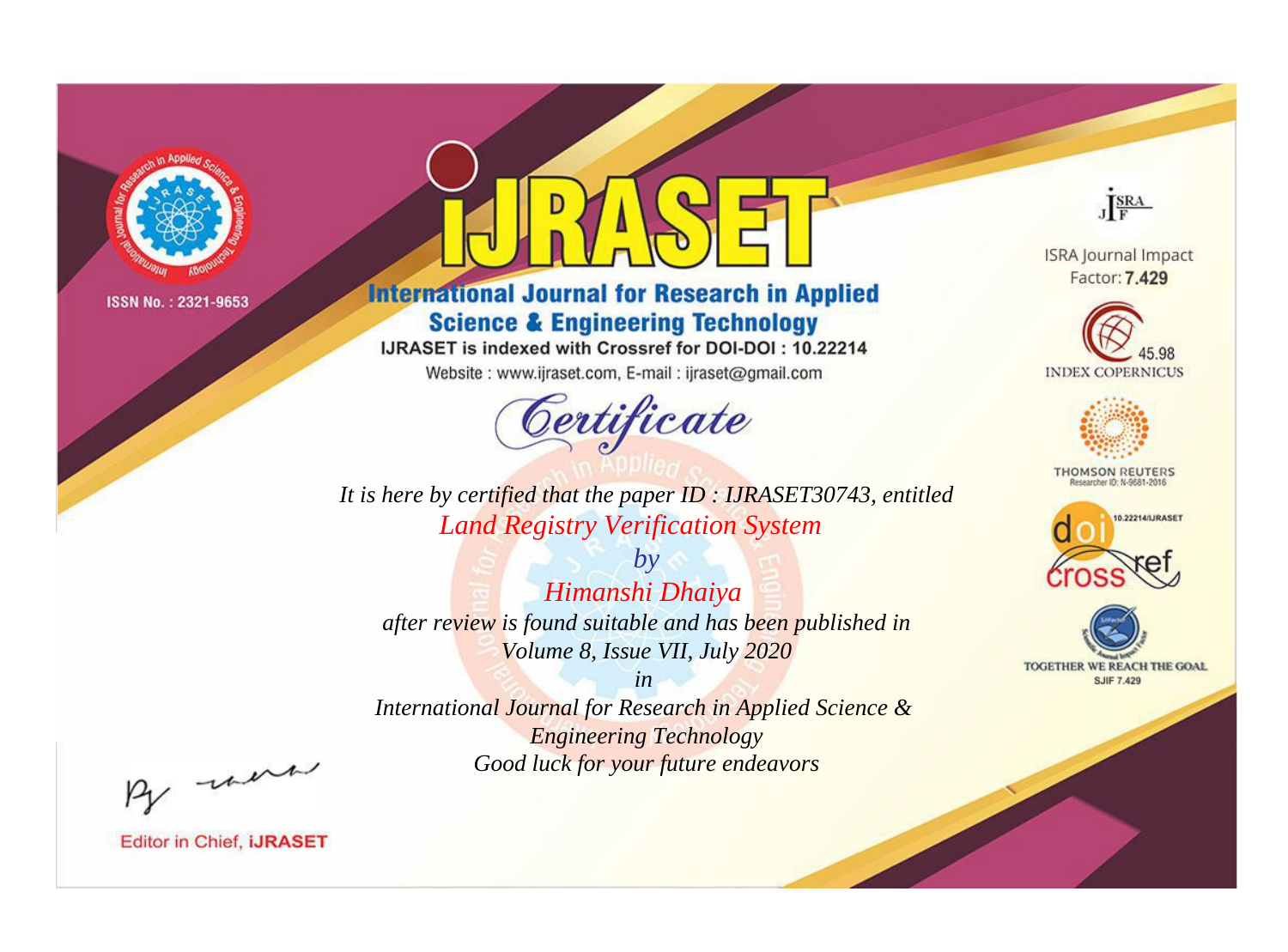

# **International Journal for Research in Applied Science & Engineering Technology**

IJRASET is indexed with Crossref for DOI-DOI: 10.22214

Website: www.ijraset.com, E-mail: ijraset@gmail.com



JERA **ISRA Journal Impact** 

Factor: 7.429





**THOMSON REUTERS** 



TOGETHER WE REACH THE GOAL **SJIF 7.429** 

*It is here by certified that the paper ID : IJRASET30743, entitled Land Registry Verification System*

*by Mayur Jaiswal after review is found suitable and has been published in Volume 8, Issue VII, July 2020*

*in* 

*International Journal for Research in Applied Science & Engineering Technology Good luck for your future endeavors*

By morn